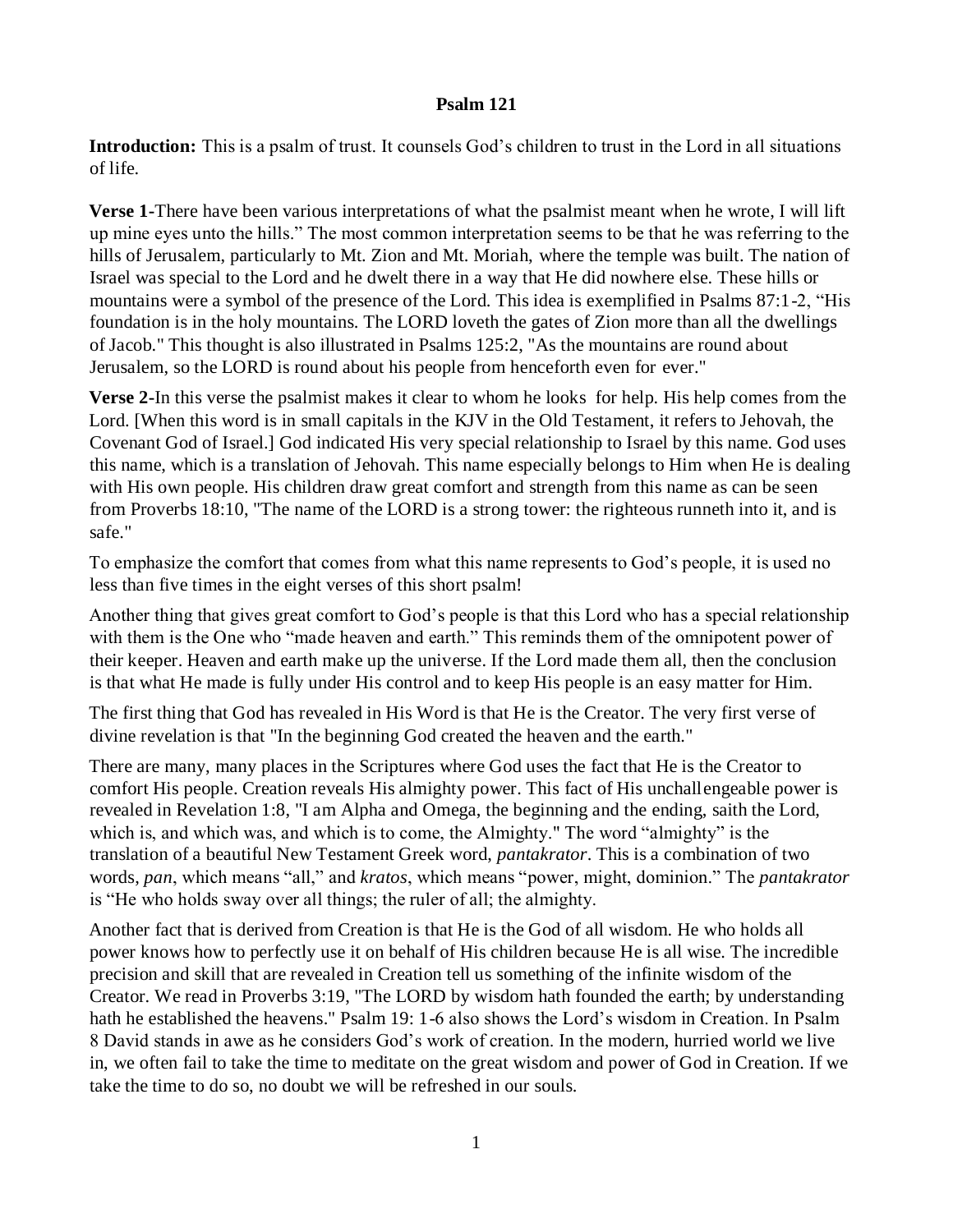Let us look at just a few of the places in the Scriptures when the Lord comforts His people by reminding them that He is the all-powerful, all-wise Creator: Nehemiah 9: 6; Psalm 33: 6-9; 95: 5, 6; 100: 3; 124: 8; 136: 5-9; Jonah 1: 9; John 1: 3; Hebrews 2: 1, 10; Revelation 4: 11; 10: 6; 14: 7.

**Verse 3**-In this verse the psalmist states that our Lord will not suffer our foot to be moved. Firm footing in Scripture often speaks of safety and stability. There were many narrow dangerous paths in Palestine. Some of them ran on the edges of precipices or ravines. A slip would either be fatal or cause great bodily harm. Another time when sure footing was vital was in combat. If an opponent could knock his adversary off his feet, he was almost sure to be victorious. That is why, in writing of the whole armor of God in Ephesians, Paul mentioned having the feet "shod with the preparation of the gospel." The Roman soldiers of the time wore hobnailed boots which aided them in gripping the ground and being sure footed.

God's children have many enemies which threaten to cause us to slip; to knock us off our feet. In fact, when Asaph considered the prosperity of the wicked he wrote in Psalms 73:2-3, "But as for me, my feet were almost gone; my steps had well nigh slipped. For I was envious at the foolish, when I saw the prosperity of the wicked." But he goes on to write that the Lord preserved his feet from slipping. A child of God can get in deep trouble, but he will never fall out of the hands of God. David knew this as he wrote in Psalms 23:3, "He restoreth my soul: he leadeth me in the paths of righteousness for his name's sake." One of the most comforting Scriptures that teaches the ultimate and final safety of God's children is found in Romans 8: 38, 39.

The psalmist further wrote in this verse that "He that keepeth thee shall not slumber." The word translated "keepeth" here is a very rich word. The Hebrew word is *shamar*. It means "to take care of, guard, keep, have charge of, protect, observe." The basic idea is to exercise great care over.[1] To emphasize the protection that God exercises over His people this word is used six times in eight verses! It is translated "keepeth in verses 3 and 4, "keeper" in verse 5, and "preserve" in verses seven and eight. The Holy Spirit certainly intends for God's children to get the message that they are assiduously cared for.

The psalmist also writes that the divine keeper will not slumber. Here is not a night watchman who will go asleep on the job. We can always sleep in safety because our God is always awake! No wonder David could write in Psalms 4:8, "I will both lay me down in peace, and sleep: for thou, LORD, only makest me dwell in safety."

**Verse 4-** The word translated "slumber" means "to be drowsy; to sleep." Our Keeper will not sleep; He will not even be drowsy. He is ever alert to any and all danger that may threaten us.

**Verses 5 and 6-**This verse emphasizes that our Keeper will shield His children from all danger. In the Palestinian climate there was great danger of a traveler suffering a sun stroke if he could find no shade in the heat of the day. There is a reference to this in Isaiah where the prophet, looking forward to the time of Christ, wrote that He would be as "the shadow of a great rock in a weary land." (Isaiah 32: 2).

I like this quote about divine protection, both day and night: "**The sun shall not smite thee by day, nor the moon by night;** no hurtful influence of the day, which the sun rules, nor of the night, which the moon rules, shall harm thee."[2] No sunstroke by day and no frostbite by night! Another good quote on this verse is as follows: "Neither heat nor cold, nor any inconvenience will be able to destroy God's Church, even though for a time they may molest it."[3]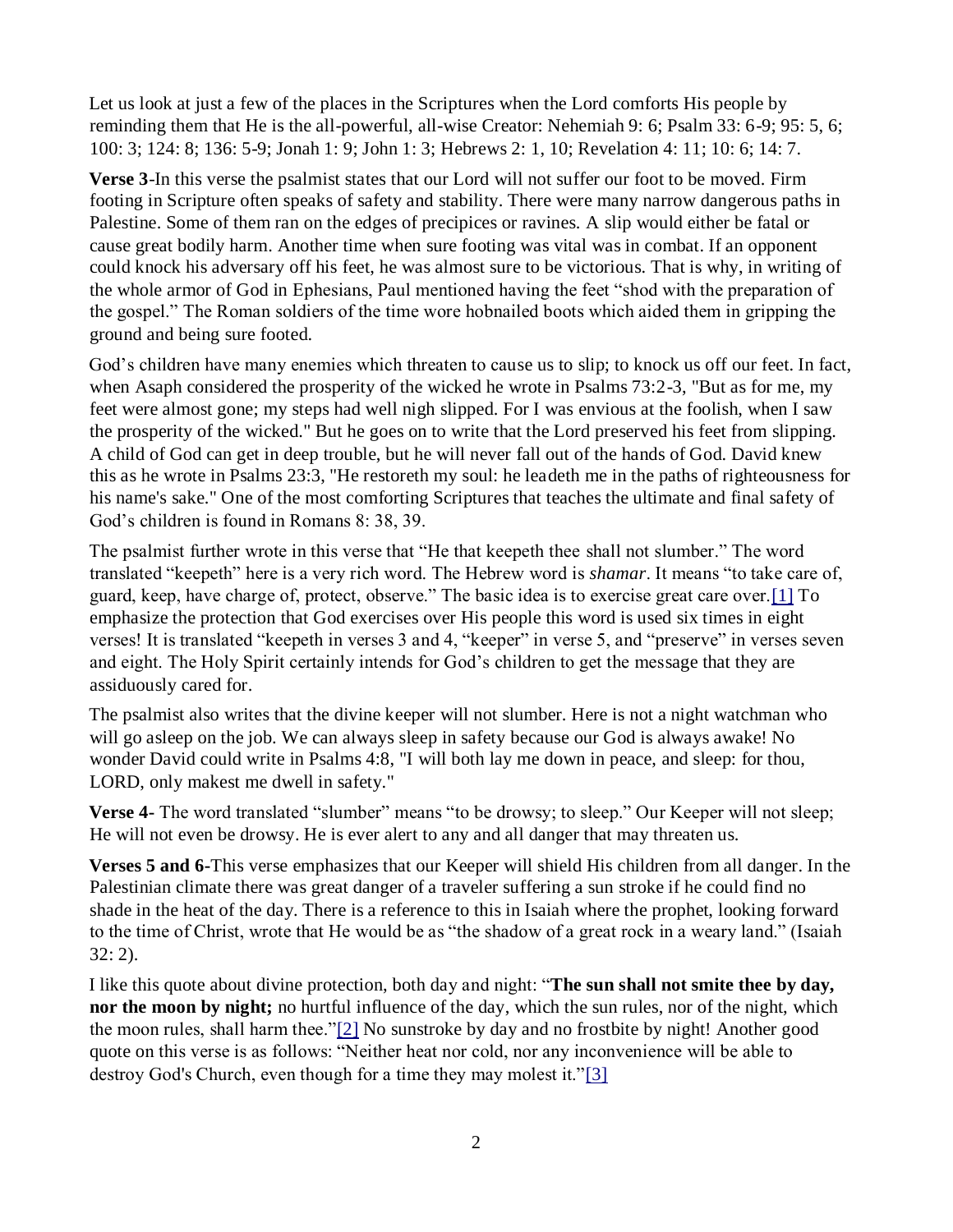To show the possible dangers and inconveniences that confronted people in the old days in Palestine, Jacob stated in Genesis 31:40, "Thus I was; in the day the drought consumed me, and the frost by night; and my sleep departed from mine eyes."

**Verses 7 and 8-**These verses are a fitting end to such a comforting psalm. God will ultimately preserve His children from all danger. This is true even of those who die the death of martyrs. There is an amazing Scripture found in the gospel of Luke. The Lord Jesus told some of His disciples they would be put to death for His name's sake. Then, speaking to those same disciples, He said in Luke 21:18, "But there shall not an hair of your head perish." Obviously He is speaking of their ultimate vindication and glorification. This kind of assurance is what has sustained the tempted, tried and persecuted saints down through the centuries. This is why Jesus could tell His followers in Matthew 5:10-12, "Blessed are they which are persecuted for righteousness' sake: for theirs is the kingdom of heaven. Blessed are ye, when men shall revile you, and persecute you, and shall say all manner of evil against you falsely, for my sake. Rejoice, and be exceeding glad: for great is your reward in heaven: for so persecuted they the prophets which were before you." Matthew Henry wrote, "Even that which kills shall not hurt."

The psalmist wrote that the Lord would preserve His people from "all evil." Samuel Eyles Pierce wrote of this, "Tis an absolute promise, there are no conditions annexed; it honours God for us simply to believe it, and rest on the Lord for the performance of it. As we view it, what have we to fear? The mouth of the Lord hath spoken it, his word is immutable. Jesus preserves body and soul, he is the Saviour of the body as well as of the soul."[4]

The psalmist also wrote that He would preserve "thy soul." In the Old Testament the word "soul" often means "life." He will preserve their souls or lives unto life eternal.

The writer closes this extremely comforting psalm by writing, "The Lord shall preserve thy going out and thy coming in…" This is a way of saying that the Lord would preserve His people in the totality of their activities. In the morning a man went out to work. In the evening he came in to his home, which was a haven of safety. In other words, the Lord will preserve His people everywhere and at all times. These blessings will be in this life and they will be preserved forever in the heavenly kingdom. What glorious, comprehensive promises for the believer to lay hold of and draw comfort from!

Albert Barnes beautifully sums up these all-inclusive promises in these words: "At home and abroad; in the house, in the field, and by the way; on the land and on the ocean; in their native country and in climes remote; on earth, in the grave, and in the eternal world, they are always safe." $[5]$ 

## **Conclusion**

My fellow Christians, let us lay hold on these promises and live lives of victory. We may face many seemingly insurmountable difficulties, but our Lord has overcome them all for us. Let us live as the apostle Paul lived. He was constantly hounded by vicious enemies but that did not keep him from living a life of great spiritual vigor. He knew what the psalmist had written was true. Just before he died a martyr's death he wrote in 2 Timothy 4:18, "And the Lord shall deliver me from every evil work, and will preserve me unto his heavenly kingdom: to whom be glory for ever and ever. Amen."

We should be encouraged by the words of the psalmist and the apostle. Yes, we should be greatly energized and comforted by the words of our blessed Lord Jesus Christ who said in John 16:33, "These things I have spoken unto you, that in me ye might have peace. In the world ye shall have tribulation: but be of good cheer; I have overcome the world."